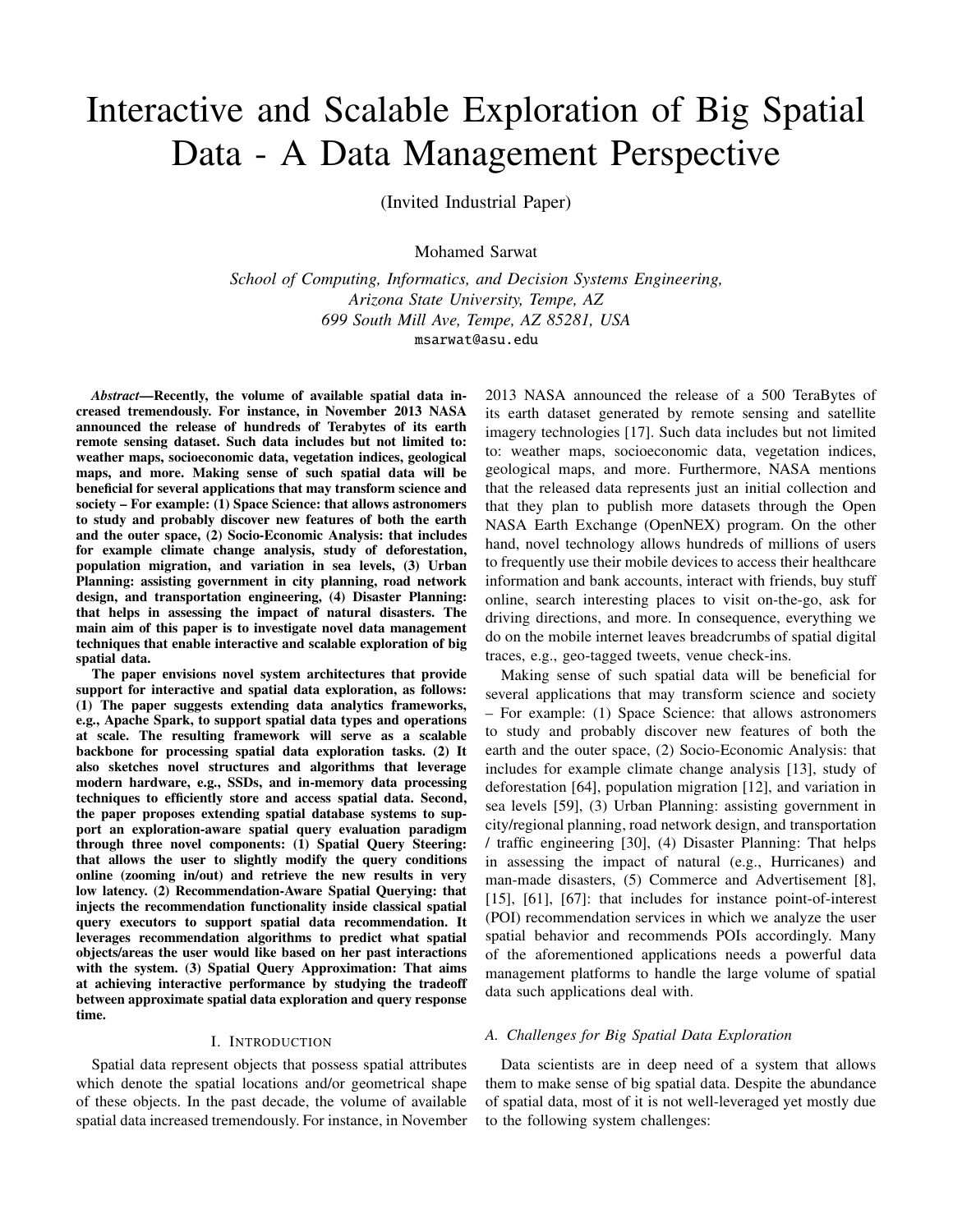- Challenge I: Exploratory Interface. In many cases, the user (data scientist/analyst) does not know exactly what kind of information he needs to extract from the spatial data at hand. A user would need a data management system that allows her to explore, and not only to query spatial data using classical query processing techniques.
- Challenge II: System Scalability. The massive-scale of available spatial data hinders making sense of it using traditional spatial query processing techniques. Moreover, big spatial data, besides its tremendous storage footprint, may be extremely difficult to manage and maintain. The underlying data management system must be able to digest Petabytes of spatial data, effectively stores it, and allows applications to efficiently retrieve it when necessary.
- Challenge III: Interactive Performance. In a spatial data exploration session, the user will not tolerate delays introduced by the underlying spatial data management system to execute queries efficiently. Instead, the user needs to see useful information quickly and interactively change her query if necessary. Hence, the underlying spatial database system must figure out effective ways to process user's request in a sub-second response time.

## *B. GeoExpo - Vision*

This paper investigates novel data management techniques for interactive and scalable exploration of big spatial data. To tackle the aforementioned challenges, this paper proposes GeoExpo a system that consists of the following two main components:

The first component investigates novel system architectures that provide support for interactive and spatial data exploration (Challenges I & II). To build this component, we propose the following two main research tasks: (1) The first task addresses the problem of extending Apache Spark (a scalable data analytics framework) to support spatial data types and operations. The resulting framework will serve as a scalable backbone for processing spatial data exploration tasks. (2) Existing spatial database structures [28], [41], [36], [33] and algorithms (e.g., spatial range, spatial join [10], [48], [51]) deal with the implicit assumption that the underlying secondary storage is the mechanical hard disk (HDD). HDD notoriously exhibits poor data access performance, especially when interactive performance is deemed a priority. On the other hand, modern non-volatile memory devices (i.e., Solid-State-Drives) exhibits orders of magnitude better I/O speed and throughput than HDD. This paper proposes tailored spatial data structures and algorithms that leverage modern nonvolatile memory devices to efficiently store and access spatial data residing on each spatial data node. Furthermore, this paper aims at leveraging state-of-the-art in-Memory data processing techniques to achieve sub-second response time necessary for spatial data exploration workload. The ultimate goal is to harness the maximum capacity of the memory hierarchy for storing and accessing spatial data to achieve interactive performance (Challenge III).

To address the problem of injecting exploration-awareness in the classical spatial querying paradigm (Challenge I), the paper envisions an exploration-aware spatial query execution component would provide the following main functionalities: *(1) Spatial Query Steering and Speculation*: Speculate what kind of spatial data and/or spatial operations the user might be interested in based on her query context and history of interactions with the system. This task investigates how the spatial query executor could help the user to slightly modify the query qualifications and retrieve the new results in subsecond response. A slight modification might be a small change to the designated spatial range or the proximity condition, and zooming in/out the initial spatial area of interest. *(2) Recommendation-Aware Spatial queries:* This research task studies the integration of recommender systems functionalities with state-of-the-art spatial query execution engines. In such case, the user might provide feedback by specifying whether she liked (or not) the spatial exploration results retrieved so far. The system then quickly learns the user's preferences and retrieve more relevant results during the same or future spatial data exploration session. *(3) Spatial Query Approximation:* Existing spatial query executors utilize a lot of the system resources (and still take too much time) to generate an exact spatial query answer whereas an approximate answer might sometimes be good enough. This paper studies the tradeoff between result accuracy and performance in spatial join and spatial aggregate analytics and proposes a framework for realtime approximate query execution over large-scale geospatial data. The main goal is to generate approximate spatial query answers in sub-seconds response time (Challenge III) while minimizing the accuracy loss.

## II. GEOEXPO OVERVIEW

GeoExpo has two main components (see Figure 1): (1) novel system architectures to support scalable spatial computing operations (Section III). (2) investigates extending state-ofthe-art spatial database systems to support exploration-aware spatial query processing techniques (Section IV).

## III. SCALABLE SPATIAL DATA MANAGEMENT PLATFORM

The goal of this component is two-fold: (1) Extending statethe-art scalable cluster computing paradigms to support spatial computations (Section III-A) and (2) Crafting novel spatial data management techniques on modern hardware devices (Section III-B).

## *A. Extending Apache Spark to support Spatial Data*

Existing spatial database management systems, e.g, Post-GIS [49], extends classical relational database systems with new data types, functions, operators, and index structures to handle spatial operations based on the Open Geospatial Consortium. Even though such systems sort of provide full support for spatial data storage and access, they suffer from a scalability issue. Based upon a relational database system, such systems are not scalable enough to handle more than Gigabytes or at most few terabytes of spatial data, and hence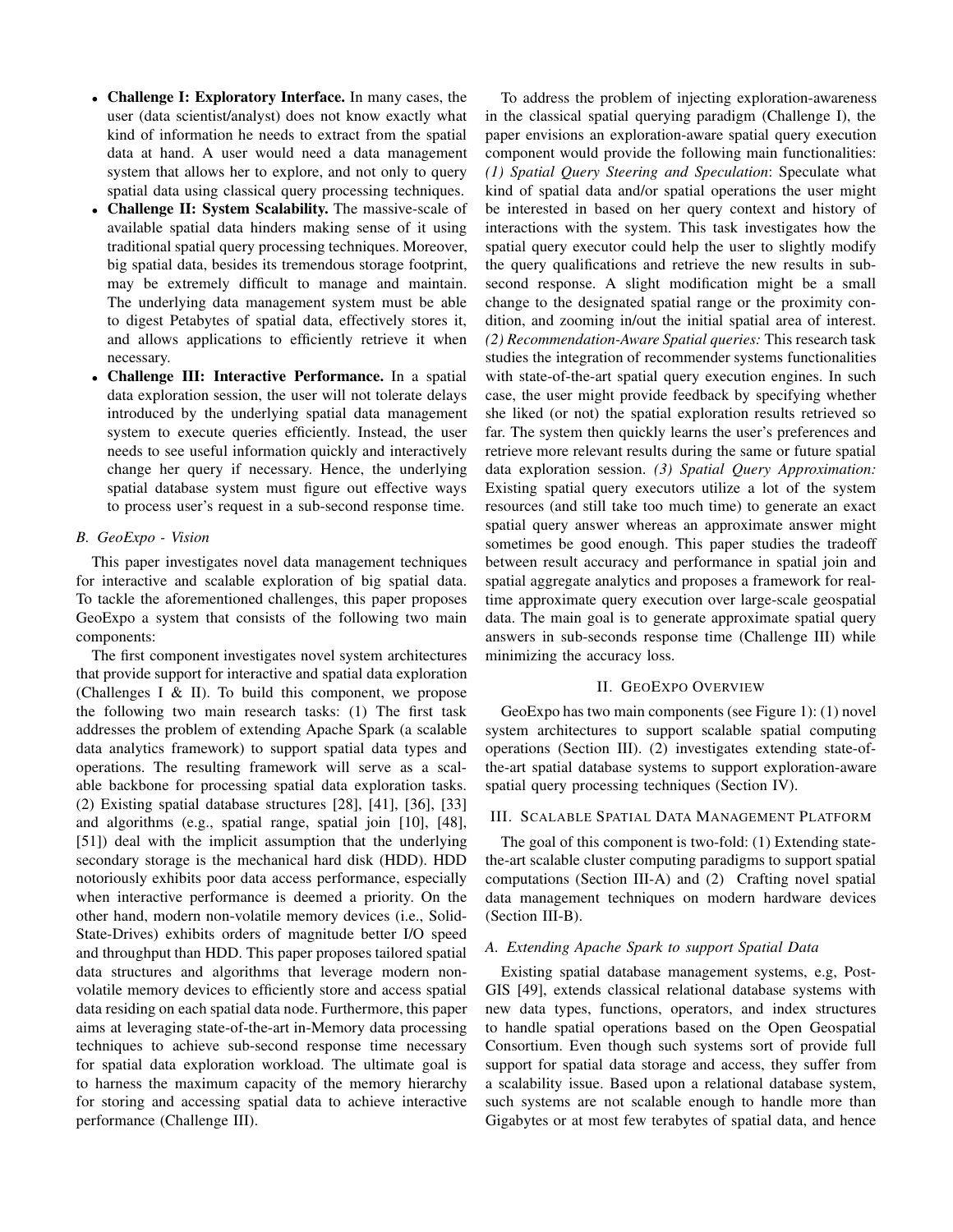

Fig. 1. GeoExpo Overview.

are not able to perform large-scale analytics over big spatial data. Recent works (e.g., [5], [6], [18], [19], [45], [65]) extend the Hadoop [29] ecosystem, e.g., MapReduce [14] and Hive [58], to perform spatial analytics at scale. The Hadoopbased approach indeed achieves high scalability. However, these systems though exhibits excellent performance in batchprocessing jobs, they show poor performance handling applications that require interactive performance. For instance, consider the case when a data scientist wants to analyze spatial data with exploration intent and hence cannot tolerate hours to get the analysis results.

Apache Spark [57], [63], on the other hand, is a in-memory cluster computing system. Spark provides a novel data abstraction called resilient distributed datasets (RDDs) [62] that are collections of objects partitioned across a cluster of machines. Each RDD is built using parallelized transformations (filter, join or groupBy) that could be traced back to recover the RDD data. For fault tolerance, Spark rebuild lost data on failure using lineage: each RDD remembers how it was built from other datasets (through transformations) to recover itself. RDDs allow Spark to outperform existing models (Hadoop MapReduce) by up to two orders of magnitude in multi-pass analytics. Spark is easy to use and program as it provides an intuitive API for users to write their data analytics tasks on RDDs. Unfortunately, Spark does not provide native support for spatial data and spatial operations. Hence, users need to perform the tedious task of programming their own spatial data exploration jobs on top of Spark.

This module addresses the problem of extending Apache Spark to support spatial data types and operations. The main aim is to extend the resilient distributed datasets (RDDs) concept to support spatial data. This problem is quite challenging due to the fact that (1) spatial data may be quite complex, e.g., rivers' and cities' geometrical boundaries, (2) spatial (and geometric) operations (e.g., Overlap, Intersect, Convex Hull, Cartographic Distances) [50] cannot be easily and efficiently expressed using regular RDD transformations and actions. GeoExpo investigates the problem of how spatial data could represented using RDDs to form spatial RDDs (SRDDs). More specifically, this task addresses the problem of efficiently partitioning SRDD data elements across machines and introduces novel parallelized spatial (geometric operations that follows the Open Geosptial Consortium (OGC) [46] standard) transformations and actions (for SRDD) that provide a more intuitive interface for users to write spatial data exploration and analytics programs on-top of Spark. This task also aims at extending Spark SQL engine (Shark / Spark SQL) [20], [60] to support spatial query evaluation. SharkGIS would consists of a set of SQL User-Defined-Functions (UDFs) that maps to spatial data types and proximity constraints. The input/output of these UDFs would be quite similar to UFDs defined in PostGIS, an extension to PostgreSQL [1] that provides a SQL interface for users to express spatial operations on geographical data. SharkGIS (the proposed Shark Spatial Extension) will build on the SRDDs concept (mentioned earlier) to decide how spatial object-relational tuples could be stored, indexed, and accessed using SRDDs. Furthermore, One of the goals of SharkGIS is to craft efficient methods to process, spatial range, KNN (K-Nearest Neighbors), and spatial join queries [35], [34], [48] inside Apache Spark.

### *B. Spatial Data Management on Modern Hardware*

Existing spatial data management algorithms deal with the implicit assumption that the underlying secondary storage is the mechanical hard disk (HDD). HDD notoriously exhibits poor data access performance, especially when interactive performance is deemed a priority [27]. GeoExpo investigates novel spatial data structures and algorithms that leverage modern non-volatile memory devices (e.g., Flash Memory Solid-State-Drives (SSD), Phase Change Memory (PCM)) to efficiently store and access spatial data. For instance, an SSD device is block-oriented, i.e., pages are clustered into a set of blocks. Moreover, SSDs are also able to parallelize I/O operations and hence increase the overall I/O throughput. Thus, it has fundamentally different characteristics, compared to the conventional magnetic disks, especially for the write operations.Such a popularity of SSDs is mainly due to its superior characteristics that include smaller size, lower power consumption, and faster read performance [9], [26], [40], [66].

This module presents novel spatial data structures and algorithms that leverage modern Non-Volatile Memory devices to efficiently store and access spatial data. Spatial tree indexes, e.g., R-Tree and its variants [36], [37], [56], are crucial for efficient spatial data retrieval. Existing solutions are build for one-dimensional  $B^+$ -tree like indexes and hence are not well adapted to handle spatial data workloads [4], [44], [43], [39]. GeoExpo distinguishes itself from previous approaches in two main aspects: (1) Rather than focusing on a specific index structure or building a new index, We aim to build a generic framework, similar to the GIST framework [31], that can be applied to a wide variety of tree index structures, including R-tree along with its variants. (2) GeoExpo aims at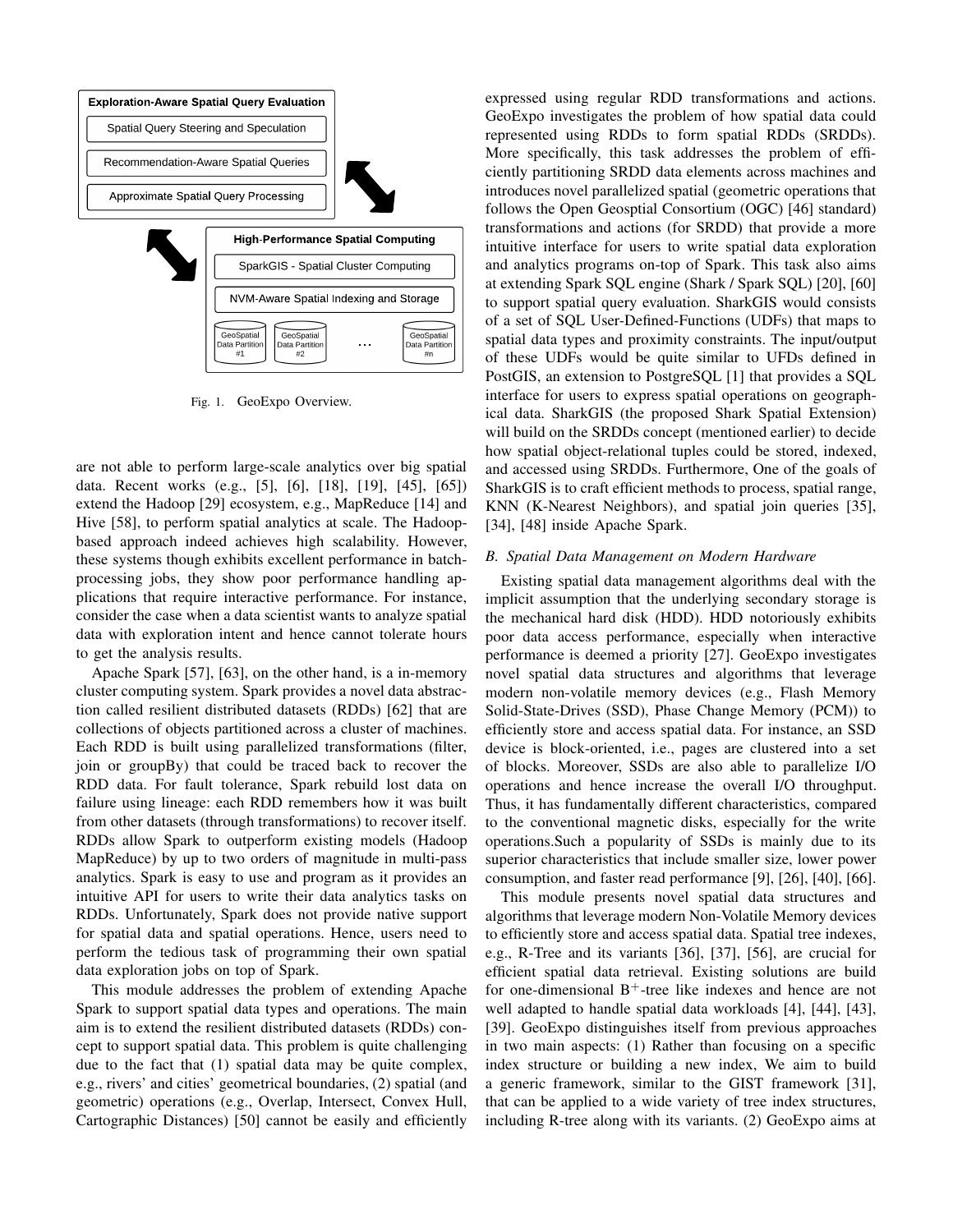achieving both efficiency *and* durability in the same design. For efficiency, the proposed approach buffers all the incoming updates in memory while employing a *flushing policy* that evicts selected updates from memory to minimize the cost of writing to the flash storage. In the mean time, we need guarantee durability by sequentially logging each in-memory update and by employing an efficient *crash recovery* technique. In our preliminary study, we designed FAST [54], [55]; a framework for Flash-Aware Spatial Tree index structures. Algebraic cost models and experiments show that the proposed approach provided 80 % boost in performance for range queries over roadnetwork spatial datasets. We plan to extend this idea by investigating the use of a richer memory hierarchy that includes: RAM, SSD, and HDD [16]. Our initial study shows that we could classify spatial regions as hot or cold based on the spatial operations performed on these regions. Therefore, the system caches hot spatial regions on SSDs and cold spatial regions on HDD to decrease the overall I/O latency. Another goal of this task is extending spatial database systems to harness the I/O parallelism in SSDs. To our knowledge, no previous works investigated leveraging internal SSD parallelism to increase spatial database I/O throughput. There exist multiple levels of parallelism in flash memory SSDs. For instance, flash memory packages are connected to an SSD controller through multiple channels. We can control the spatial operations' I/O workload such that each channel can be operated independently and simultaneously. Moreover, since each flash memory package can be operated independently, spatial I/O operations on a package attached to the same channel can be interleaved so the bus utilization can be optimized. Moreover, we propose storing col-located spatial data on the same die of a flash memory package such that each die can execute independent spatial commands which increases the overall spatial I/O throughput. This task also investigates spatial data requests re-scheduling to exploit internal parallelism of SSDs to further boost the overall performance of spatial data exploration tasks.

## IV. EXPLORATION-AWARE SPATIAL QUERY EVALUATION

Existing spatial databases exhibit ill-Support for an exploration workloads – They do not provide a querying interface to its users that facilitates spatial data exploration. They instead necessitates that users must know (in advance) what spatial data they need and allows them to issue queries accordingly. GeoExpo aims at crafting an exploration-aware spatial querying paradigm through the following research tasks.

## *A. Spatial Query Steering and Speculation*

This task investigates query speculation for spatial data exploration. For example, assume the user issues a spatial query [47] that retrieves spatial objects that are within a specific rectangular range  $R$ . Assume the user, in exploration mode, then decided to slightly expand, shrink, or move the original rectangular range query  $R$  to  $R'$ . If the system could predict  $R'$ , it might speculatively pre-fetch the answer to  $R$ so that the user gets the answer to  $R'$  very fast when needed. To achieve that, the system needs to employ a smart query speculation algorithm that is able to speculate what kind of queries the user might issue in her spatial data exploration session. This task is challenging for the following reasons: (1) The number of spatial query variations might be endless and hence speculatively computing the answer to all possible variations leads to huge system overhead. (2) Even if the number of speculative queries is reasonable, the user might wind up not using any of the speculatively calculated answers and hence the amount of work spent on speculation and data pre-fetching would be a waste.

This module investigates the problem of predicting the user's future interactions (modification to original query) with the system during her current exploration session. When the user issues an ad-hoc spatial query (e.g.,  $Q_1$  : Return Air Quality data within Tempe, Arizona), the system might for instance determine a set of speculative queries that returns air quality in geospatial regions that are of close proximity to Tempe (e.g.,  $Q_2$ : Return Air Quality Data within Scottsdale, AZ), bigger regions that contain Tempe (e.g.,  $Q_3$ : Return Air Quality Data within the Phoenix Metropolitan area), or smaller neighborhoods within Tempe (e.g.,  $Q_4$ : Return Air Quality Data around the Arizona State University Campus). The system processes these speculative queries in the background, and materializes the returned spatial objects in a data structure called the SQ Cache. The query speculation algorithm relies on two main components to take its decision, briefly described as follows: (1) Offline Modeling Component: that takes as input: (a)  $\langle User,Object \rangle$  Set: this represents the set of spatial objects (polygons or points) that appeared in the answer of past spatial queries issued by each system user. (b) Spatial Exploration Constraints: the possible set of exploration actions available for the system users to change the qualifications of the spatial queries. Therefore, the system builds a query speculation model using a Hidden Markov Model in which the hidden state is the successive spatial queries in the exploration session. (2) Spatial Query Steering: this component implements a deterministic finite state automaton (DFA) that represents the spatial exploration session: each DFA state denotes a spatial exploration action (Panning, Zooming In/Out) as well as user feedback states. This component also performs progressive processing of spatial queries where the system produces the result for speculative queries based on partially processed spatial regions. When the user submits a new adhoc spatial query, the system calculates the likelihood that the user would perform a specific action, generates speculative spatial queries accordingly, and returns the top-k queries that are likely to be posed by the user during the exploration session. The system pre-computes and materializes the relevant spatial data in the SQ Cache which will be fetched later when necessary.

## *B. Spatial Query Approximation*

Achieving real-time performance for queries issued over big spatial data may sometimes be quite challenging even when employing high performance computing and modern hardware infrastructure. Assume an environmental scientist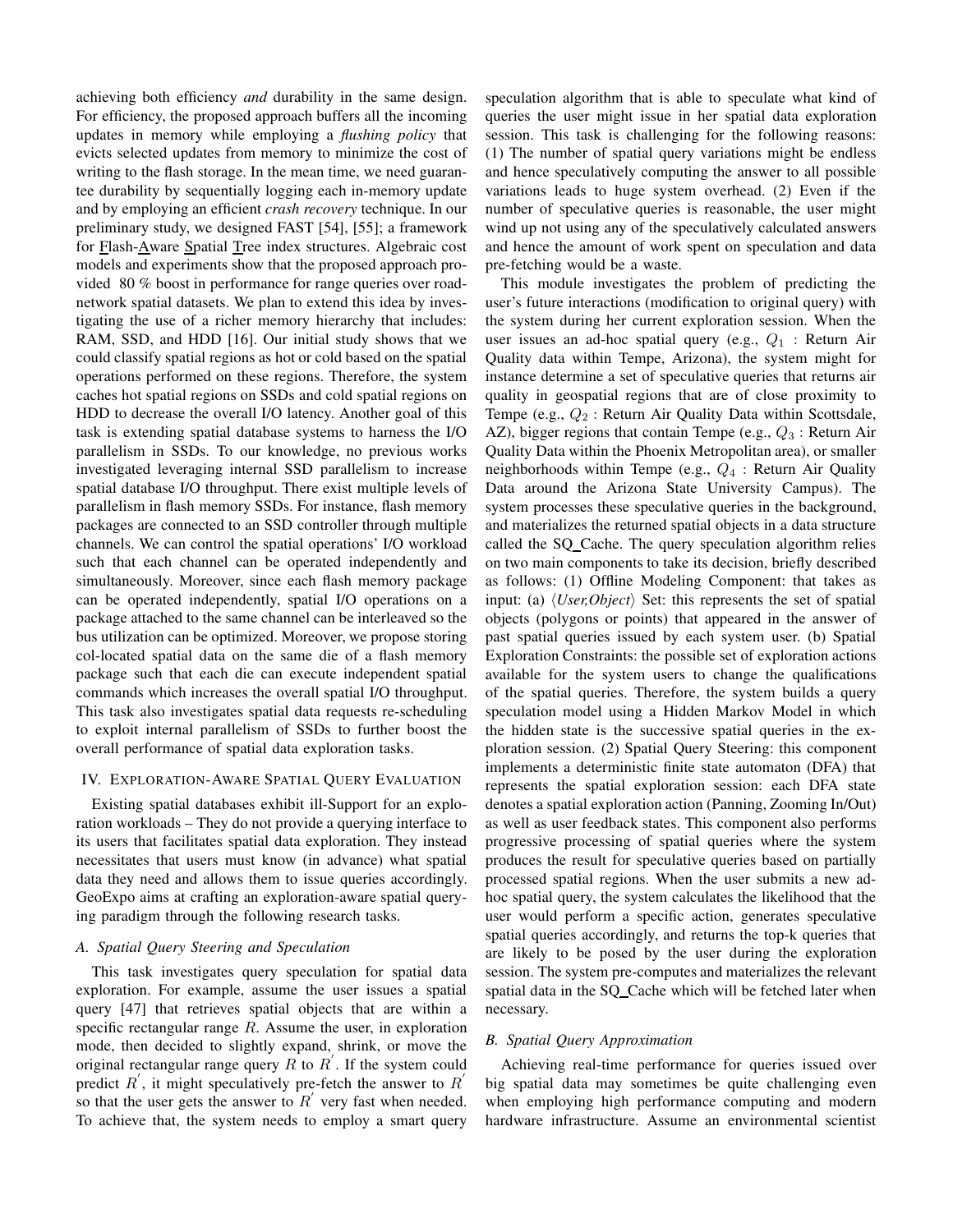

Fig. 2. San Francisco Trees



Fig. 3. San Francisco Heat Map

– studying the relationship between air quality and trees – would like to explore the trees population in San Francisco (See Figure  $2^1$ . As given in Fig 3, a query that just returns all trees in San Francisco would not help the user much. Alternatively, a heat map (spatial aggregate) that shows the distribution of trees in San Francisco (See Fig  $3^2$ ) would be more helpful to the data scientist to explore the data. This spatial aggregate query (i.e., heat map) needs to count all trees at every single  $\langle$ latitude,longitude $\rangle$  position over the map. Now assume the user zooms-in the San Francisco trees heat map. Given that spatial data size (e.g., weather) and the U.S. geographical locations might be huge, traditional SQL aggregation techniques [24], [23], [25] may take so long to execute such interactive exploration queries. This task addresses the problem of trading interactive performance for accuracy in evaluating spatial queries. The main aim of this task is to come up with a good enough approximation to answer spatial queries in real time.

The idea of our first cut solution is to craft a novel data structure, called the spatial exploration pyramid structure instead of a simple grid structure [7], [21], as depicted in Figure 4. The pyramid decomposes the space into  $H$  levels (i.e., pyramid height). For a given level  $h$ , the space is partitioned into  $4^h$  equal area grid cells. In each cell, we store



<sup>2</sup>Figure created using ArcGIS JavaScript Heatmap Overlay API



Fig. 4. Exploration Pyramid

spatial aggregation models (i.e., Count, Average, Sum) using *only* the spatial objects with user locations contained in the cell's spatial region. A spatial object may contribute to up to H aggregation models; one per each pyramid level. Note that the root cell (level 0) of the pyramid represents the aggregate values built using all spatial data in the system. Levels in the pyramid can be incomplete, as we will periodically merge or split cells. For example, in Fig 4, the four cells in the upper right corner of level 3 are not maintained (depicted as blank white squares).

This pyramid structure is advantageous over a simple grid structure for two main reasons: (1) We will be maintaining much less number of cells than the gird structure as not every cell in every level is maintained, and (2) Users can freely explore different levels (Zoom in/out) of the pyramid by setting a preferred *zoom level* indicating how localized they would like to receive their spatial aggregate measure. A zoom level of zero means that the user would like to get her aggregate measure from the root level. The higher zoom level, the more localized is the answer. We aim to build on our initial ideas to: (1) build accurate cost models and quality of service measures for the shape of the spatial exploration pyramid to study the trade-off of merging four neighbor grid cells to only one maintained at a higher level. Merging children cells will reduce the system overhead as less cells will need to be maintained, however, this may affect how the accuracy of more localized spatial aggregation, and (2) design an online decision model that decides on merging and splitting pyramid cells online. A merging decision can be taken if an good approximate (with reasonable accuracy) answer at an individual (child) cell could be easily inferred using the spatial aggregate measure stored at a merged (parent) cell. Also, a splitting decision can be taken if the system finds that more localized answer can be obtained, and that is worth the extra overhead. Since existing approximate query processing techniques do not take into account the characteristics of complex spatial [3], [2], this task also studies spatial data sampling techniques to process spatial aggregation with guaranteed error bounds.

## *C. Recommendation-Aware Spatial Query Processing*

Many spatial operations, e.g., Spatial Overlap, Spatial Join, relies on spatial data indexes (e.g., R-tree, Grid) as a back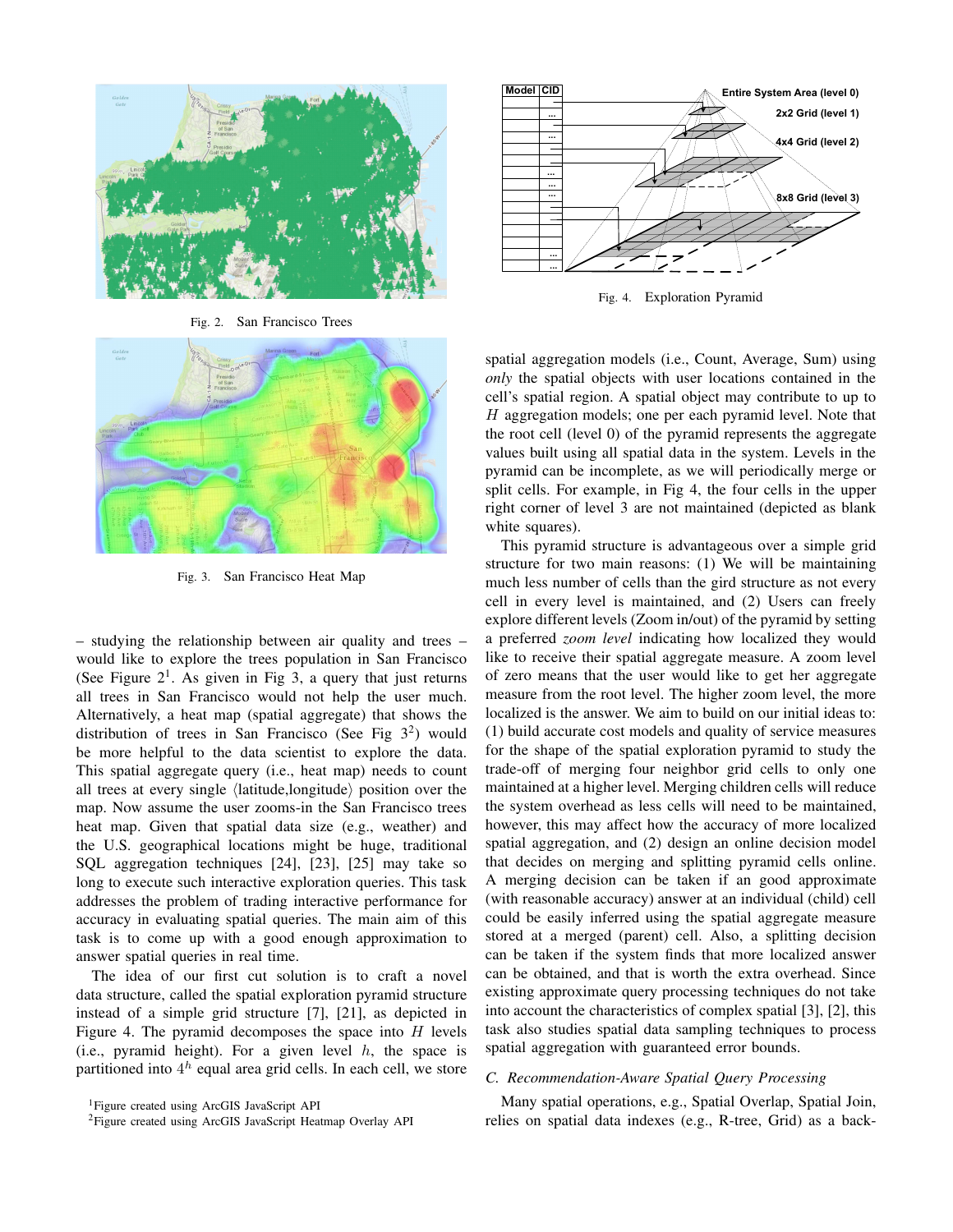bone to efficiently store and access spatial data. However, existing spatial data index structures allows users to lookup spatial data that matches exactly the designated query. For example, Query 2 (given below) returns all hotels (store in the Hotels Table in PostGIS) that lie within the spatial extents of the Phoenix metropolitan area. Such classical spatial queries clearly do not provide support for spatial data recommendation.

*Query 1:* Retrieve all Hotels that exist in the 'Phoenix' urban area.

Select H.name From Hotels as H, City as C Where C.name = 'Phoenix' AND ST Contains(C.geom, H.geom)

Recommendation [11], [32], [38], [52] is the process of suggesting useful data to the user with based on a large pool of historical data. GeoExpo aims to extend existing spatial data index structures to support spatial data exploration through recommendation. In order to support spatial data exploration, we propose extending existing spatial data indexes and query execution engines to support spatial data recommendation. The problem is to come up with an efficient way to store spatial data, filter it, predict its relevancy and recommend it.

The straightforward approach considers a set of data points of interest in space and then constructing a spatial index, e.g., R-tree, on all the spatial data objects. Similarity between different items/data points in the database can be calculated by using the cosine distance. When the user asks for a set of spatial objects in a certain boundary region, the system first searches for all the points lying within the region. It is not feasible to go through all the data point outcomes from the search. For this purpose, the system filters huge data ignoring all those points that may not interest him based on his previous interactions with the system. Then, only the items with top-k recommendation scores are displayed to the user. The disadvantages of this method is as follows: (1) If the spatial search gives returns many results, recommendation score calculation has to be done for all those data points. Hence, this approach is advisable only for highly selective queries. (2) In case the total number of spatial objects exceeds the number of objects explored by the user, this method may not be adequate. (3) If a user did not rate many spatial data points in the given region, then recommendations may not be appropriate.

Some of these disadvantages can be overcome by calculating recommendation score of items rated prior to searching them on the R-tree. The data points with recommendation scores are looked up in the spatial index to check whether they belong to the designated location. All those objects belonging to the desired region will be sorted and the top-k will be eventually displayed to the user. This problem can be further optimized to give faster recommendations by improving the storage of spatial data. GeoExpo investigates the problem of augmenting existing spatial indexes, e.g., R-Tree, to filter spa-

tial data using both their spatial attributes and their recommendation scores. This research also extends existing spatial query execution engines with an additional Spatial-Recommend SQL operator. Consider the following scenario: Alice plans to visit 'Phoenix' for business and she looks for Hotels in the area. Query 2 predicts how much user 1 (i.e., Hotel) would like unexplored hotels using the RECOMMEND operator (based on the singular value decomposition algorithm [22]). The query also leverages the ST Contains() function (provided by PostGIS) to recommend only hotels that lie within the extent of the 'Phoenix' area. In this scenario, the system first needs to retrieve hotels that lie within the 'Phoenix' area. Therefore, the system could predict what hotels Alice would be interested in based on her past interactions as well as other users' interactions with the system [53], [42].

*Query 2:* Predict How much user 1 like Hotels that exist in the 'Phoenix' urban area.

```
Select H.name, R.ratingva
From HotelRatings as R, Hotels as H, City as C
Recommend R.iid To R.uid On R.ratingVal Using SVD
Where R.uid=1 AND R.iid=H.vid
AND C.name = 'Phoenix'
AND ST Contains(C.geom, H.geom)
```
As presented above, GeoExpo aims at seamlessly integrating the recommendation functionality within the core of a spatial database engine.

### V. CONCLUSION

The paper proposes GeoExpo; a system that tackles data management challenges that lie ahead of enabling scalable and interactive spatial data exploration. More specifically, the paper lists three main system challenges that faces spatial data exploration applications: (1) An Exploratory Interface, (2) System Scalability, and (3) Interactive Performance. To address these challenges, GeoExpo envisions two main components: (A) High-Performance Spatial Computing Platform: this component aims at leveraging state-of-the-art cluster/parallel computing paradigms (i.e., Apache Spark) to support complex geospatial operations at scale. It also extends existing spatial data stores to harness the uniques characteristics of Non-Volatile Memory devices to boost spatial data access performance. (B) Exploration-Aware Spatial Querying Paradigm: This component re-thinks existing spatial querying paradigms to incorporate user exploration intent. More specifically, this component investigates speculative query execution and query steering strategies to provide interactive performance during the user's spatial data exploration section. This component also studies the tradeoff between the accuracy of the spatial query result and the system responsiveness and proposed an efficient approximate spatial query execution approach. Moreover, this component integrates state-of-the-art recommendation systems to allow users to explore spatial data based on their personal preferences and their past interactions with the system.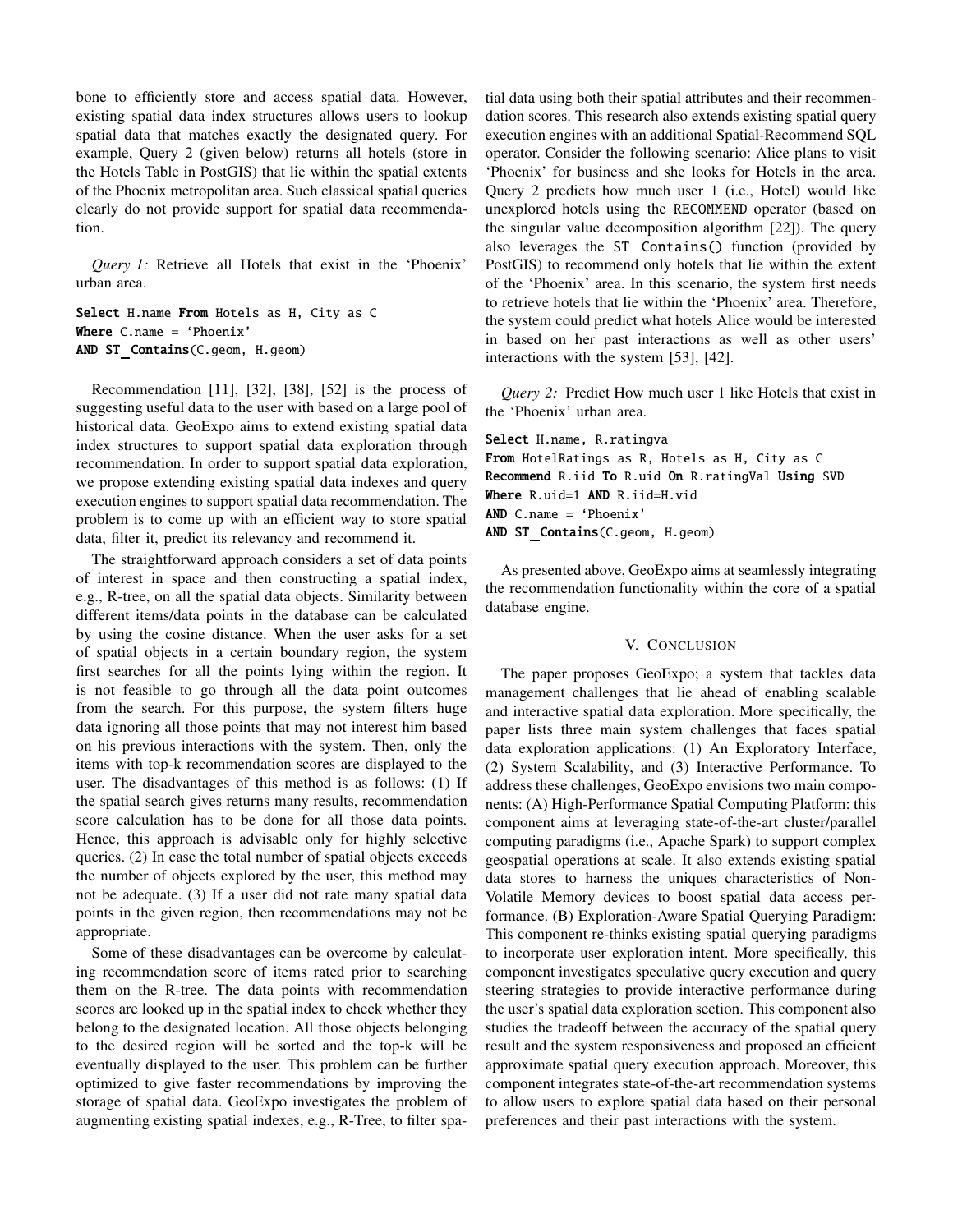#### **REFERENCES**

- [1] PostgreSQL. http://PostgreSQL:http://www.postgresql.org.
- [2] S. Agarwal, H. Milner, A. Kleiner, A. Talwalkar, M. I. Jordan, S. Madden, B. Mozafari, and I. Stoica. Knowing when you're wrong: building fast and reliable approximate query processing systems. In *Proceedings of the ACM International Conference on Management of Data, SIG-MOD*, pages 481–492, 2014.
- [3] S. Agarwal, B. Mozafari, A. Panda, H. Milner, S. Madden, and I. Stoica. BlinkDB: queries with bounded errors and bounded response times on very large data. In *EuroSys*, pages 29–42, 2013.
- [4] D. Agrawal, D. Ganesan, R. K. Sitaraman, Y. Diao, and S. Singh. Lazy-Adaptive Tree: An Optimized Index Structure for Flash Devices. *PVLDB*, 2009.
- [5] A. Aji, X. Sun, H. Vo, Q. Liu, R. Lee, X. Zhang, J. H. Saltz, and F. Wang. Demonstration of hadoop-gis: a spatial data warehousing system over mapreduce. In *Proceedings of the ACM Symposium on Advances in Geographic Information Systems, ACM GIS*, 2013.
- [6] A. Aji, F. Wang, H. Vo, R. Lee, Q. Liu, X. Zhang, and J. H. Saltz. Hadoop-GIS: A High Performance Spatial Data Warehousing System over MapReduce. *Proceedings of the VLDB Endowment, PVLDB*, 6(11):1009–1020, 2013.
- [7] W. G. Aref and H. Samet. Efficient Processing of Window Queries in the Pyramid Data Structure. In *Proceedings of the ACM Symposium on Principles of Database Systems, PODS*, pages 265–272, Nashville, TN, Apr. 1990.
- [8] J. Bao, Y. Zheng, and M. F. Mokbel. Location-based and Preferenceaware Recommendation Using Sparse Geo-social Networking Data. In *Proceedings of the 20th International Conference on Advances in Geographic Information Systems*, Proceedings of the ACM Symposium on Advances in Geographic Information Systems, ACM GIS, 2012.
- [9] L. Bouganim, B. Jónsson, and P. Bonnet. uFLIP: Understanding Flash IO Patterns. In *Proceedings of the International Conference on Innovative Data Systems Research, CIDR*, 2009.
- [10] T. Brinkhoff, H.-P. Kriegel, and B. Seeger. Efficient Processing of Spatial Joins Using R-Trees. In *Proceedings of the ACM International Conference on Management of Data, SIGMOD*, pages 237–246, 1993.
- [11] R. Burke. Hybrid Recommender Systems: Survey and Experiments. *User Modeling and User-Adapted Interaction*, 12(4):331–370, 1997.
- [12] C. Chen, M. Burton, E. Greenberger, and J. Dmitrieva. Population migration and the variation of dopamine D4 receptor (DRD4) allele frequencies around the globe. *Evolution and Human Behavior*, 20(5):309– 324, 1999.
- [13] N. R. C. Committee on the Science of Climate Change. *Climate Change Science: An Analysis of Some Key Questions*. The National Academies Press, 2001.
- [14] J. Dean and S. Ghemawat. MapReduce: Simplified Data Processing on Large Clusters. *Communications of ACM*, 51:107–113, 2008.
- [15] S. Dhar and U. Varshney. Challenges and business models for mobile location-based services and advertising. *Communications of the ACM*, 54(5):121–128, 2011.
- [16] J. Do, D. Zhang, J. M. Patel, and D. J. DeWitt. Fast peak-to-peak behavior with SSD buffer pool. In *Proceedings of the IEEE International Conference on Data Engineering, ICDE*, 2013.
- [17] Earth Science Data on AWS With NASA / NEX Public Data Sets. http://aws.typepad.com/aws/2013/11/ process-earth-science-data-on-aws-with-nasa-nex.html.
- [18] A. Eldawy, Y. Li, M. F. Mokbel, and R. Janardan. CG Hadoop: computational geometry in MapReduce. In *Proceedings of the ACM Symposium on Advances in Geographic Information Systems, ACM GIS*, 2013.
- [19] A. Eldawy and M. F. Mokbel. A demonstration of spatialhadoop: An efficient mapreduce framework for spatial data. *Proceedings of the VLDB Endowment, PVLDB*, 6(12):1230–1233, 2013.
- [20] C. Engle, A. Lupher, R. Xin, M. Zaharia, M. J. Franklin, S. Shenker, and I. Stoica. Shark: fast data analysis using coarse-grained distributed memory. In *Proceedings of the ACM International Conference on Management of Data, SIGMOD*, pages 689–692, 2012.
- [21] R. A. Finkel and J. L. Bentley. Quad trees: A data structure for retrieval on composite keys. *Acta Informatica*, 4:1–9, 1974.
- [22] G. H. Golub and C. Reinsch. Singular value decomposition and least squares solutions. *Numerische Mathematik*, 14(5):403–420, 1970.
- [23] L. I. Gómez, S. A. Gómez, and A. A. Vaisman. A generic data model and query language for spatiotemporal OLAP cube analysis. In *Proceedings*

*of the International Conference on Extending Database Technology, EDBT*, pages 300–311, 2012.

- [24] L. I. Gómez, S. Haesevoets, B. Kuijpers, and A. A. Vaisman. Spatial aggregation: Data model and implementation. *Information Systems*, 34(6):551–576, 2009.
- [25] L. I. Gómez, B. Kuijpers, and A. A. Vaisman. A data model and query language for spatio-temporal decision support. *GeoInformatica Journal*, 15(3):455–496, 2011.
- [26] J. Gray and B. Fitzgerald. Flash Disk Opportunity for Server Applications. *ACM Queue*, 2008.
- [27] J. Gray and G. Graefe. The five-minute rule ten years later, and other computer storage rules of thumb. *SIGMOD Record*, 26(4):63–68, 1997.
- [28] A. Guttman. R-Trees: A Dynamic Index Structure for Spatial Searching. In *Proceedings of the ACM International Conference on Management of Data, SIGMOD*, pages 47–57, 1984.
- [29] Apache. Hadoop. http://hadoop.apache.org/.
- [30] P. Hall. *Cities of Tomorrow: An Intellectual History of Urban Planning and Design Since 1880*. John Wiley & Sons, 2014.
- [31] J. M. Hellerstein, J. F. Naughton, and A. Pfeffer. Generalized search trees for database systems. In *Proceedings of the International Conference on Very Large Data Bases, VLDB*, 1995.
- [32] J. L. Herlocker, J. A. Konstan, L. G. Terveen, and J. T. Riedl. Evaluating Collaborative Filtering Recommender Systems. *ACM Transactions on Information Systems, TOIS*, 22(1):5–53, 2004.
- [33] E. G. Hoel and H. Samet. Data-Parallel R-Tree Algorithms. In *International Conference on Parallel Processing, ICPP*, pages 47–50, 1993.
- [34] E. G. Hoel and H. Samet. Benchmarking spatial join operations with spatial output. In *VLDB*, pages 606–618, 1995.
- [35] E. H. Jacox and H. Samet. Spatial join techniques. *ACM Transactions on Database Systems, TODS*, 32(1):7, 2007.
- [36] I. Kamel and C. Faloutsos. Hilbert R-tree: An Improved R-tree using Fractals. In *Proceedings of the International Conference on Very Large Data Bases, VLDB*, pages 500–509, 1994.
- [37] N. Katayama and S. Satoh. The sr-tree: An index structure for highdimensional nearest neighbor queries. In *Proceedings of the ACM International Conference on Management of Data, SIGMOD*, 1997.
- [38] G. Koutrika, B. Bercovitz, and H. Garcia-Molina. FlexRecs: Expressing and Combining Flexible Recommendations. In *Proceedings of the ACM International Conference on Management of Data, SIGMOD*, pages 745–758, Providence, RI, July 2009.
- [39] S. Lee, B. Moon, and C. Park. Advances in Flash Memory SSD Technology for Enterprise Database Applications. In *Proceedings of the ACM International Conference on Management of Data, SIGMOD*, 2009.
- [40] S.-W. Lee, B. Moon, C. Park, J.-M. Kim, and S.-W. Kim. A case for Flash memory SSD in Enterprise Database Applications. In *Proceedings of the ACM International Conference on Management of Data, SIGMOD*, 2008.
- [41] S. Leutenegger, M. Lopez, and J. Edgington. STR: A Simple and Efficient Algorithm for R-Tree Packing. In *Proceedings of the International Conference on Data Engineering, ICDE*, pages 497–506, 1997.
- [42] J. J. Levandoski, M. Sarwat, A. Eldawy, and M. F. Mokbel. LARS: A Location-Aware Recommender System. In *Proceedings of the International Conference on Data Engineering, ICDE*, 2012.
- [43] Y. Li, B. He, Q. Luo, and K. Yi. Tree indexing on Flash Disks. In *Proceedings of the IEEE International Conference on Data Engineering, ICDE*, 2009.
- [44] Y. Li, B. He, R. J. Yang, O. Luo, and K. Yi. Tree Indexing on Solid State Drives. *PVLDB*, 3(1), 2010.
- [45] J. Lu and R. H. Guting. Parallel Secondo: Boosting Database Engines with Hadoop. In *International Conference on Parallel and Distributed Systems*, pages 738 –743, 2012.
- [46] Open Geospatial Consortium. http://www.opengeospatial.org/.
- [47] D. Papadias, J. Zhang, N. Mamoulis, and Y. Tao. Query processing in spatial network databases. In *Proceedings of the International Conference on Very Large Data Bases, VLDB*, pages 802–813, 2003.
- [48] J. M. Patel and D. J. DeWitt. Partition based spatial-merge join. In *ACM SIGMOD Record*, volume 25, pages 259–270. ACM, 1996.
- [49] PostGIS. http://postgis.net.
- [50] F. Preparata and M. I. Shamos. *Computational Geometry: An Introduction*. Springer-Verlag, 1985.
- [51] D. Rotem. Spatial Join Indices. In *Proceedings of the International Conference on Data Engineering, ICDE*, pages 500 –509, 1991.